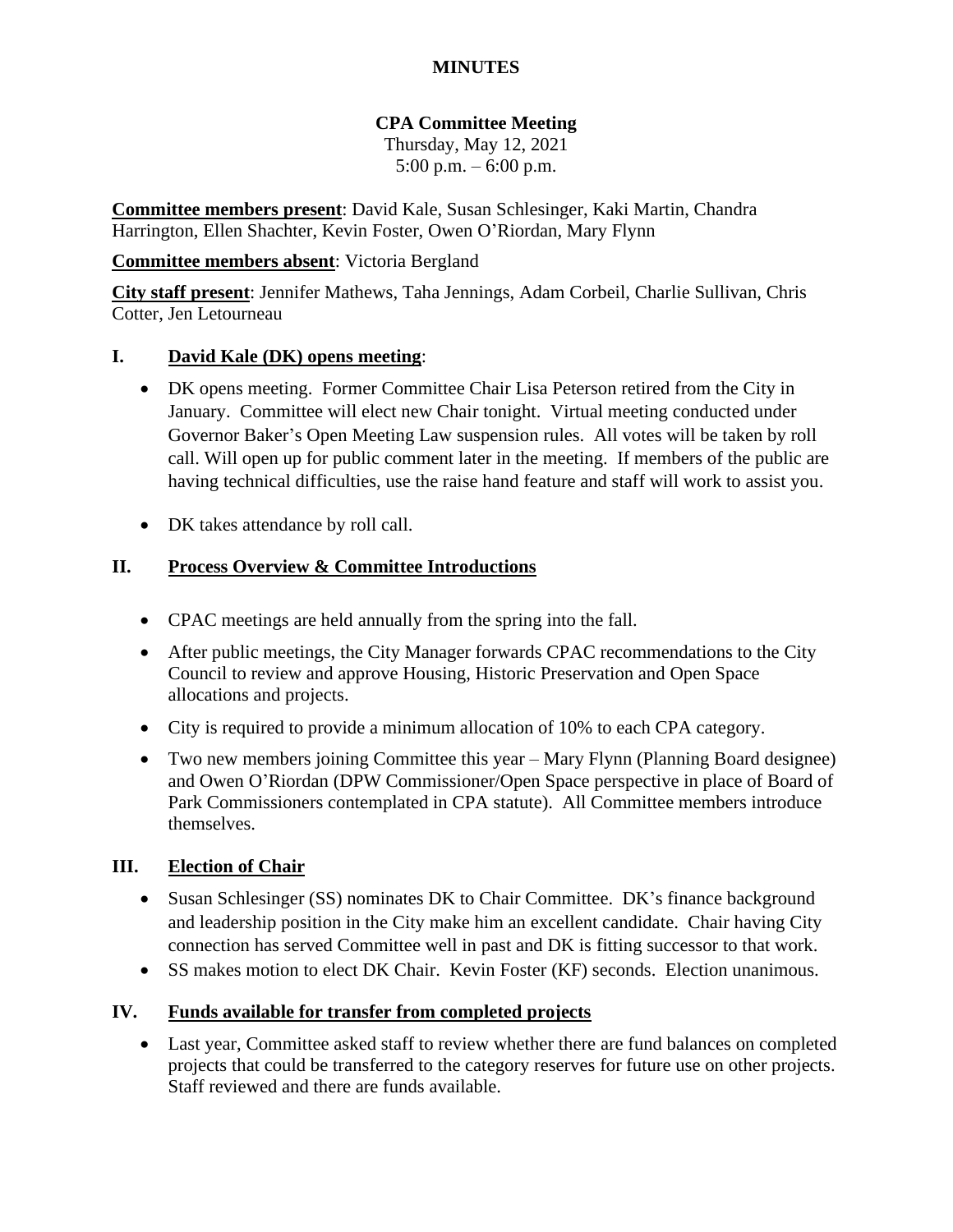## **MINUTES**

- Jennifer Mathews (JM) shares spreadsheet with funds available for transfer, providing overview of projects with outstanding balances (completed and/or deferred) and answering clarifying questions from Committee.
- Ellen Shachter (ES) makes motion to transfer unexpended historical project balances totaling \$19,245.01 to the historic preservation reserve fund. Owen O'Riordan (OO) seconds. Motion passes unanimously.
- Kaki Martin (KM) makes motion to transfer unexpended open space project balances totaling \$45,494.35 to the open space reserve fund. SS seconds. Motion passes unanimously.

# **V. FY22 Funding Estimate**

• DK shares funding estimate. DOR issued its estimate for the November 2021 state match at 32.3%. This will be the first year with a full 12 months' distribution of increased fee collection funding state CPA Fund. Based on state match, local revenues, and fund balance amounts, estimate FY22 CPA funding at \$17,510,000. \$2.1M increase over last year's funding.

# **VI. 2021 Meeting Schedule & Process**

- DK summarizes anticipated 2021 meeting schedule.
- Tonight's organizing meeting
- **Wednesday, June 9th, 5:00pm** Hearing on Project Recommendations
- Propose the following dates:
	- o **Wednesday, July 14 th, 5:00pm** Hearing on Allocation Percentages
	- o **Tuesday, September 14th, 5:00pm** Vote Meeting
- Committee discusses schedule. ES notes that 5:00pm meeting time makes public participation difficult – even assuming continued remote meeting. Dates work for Committee members but meeting times should move to 5:30pm.
- Committee schedule set: 6/9, 7/14, 9/14 meetings, all at 5:30pm. Whether meetings will be in person or remote depends on COVID-19 and Commonwealth's state of emergency. Staff will update Committee members regarding any changes to future meetings.
- City staff has prepared a potential new project application form for Committee review. JM shares draft form with Committee for feedback. Form would be requested but not mandatory this year. Would provide Committee with additional information and more uniform process for reviewing project details before voting on funding.
- Committee members provide feedback on form, clarifying and rearranging certain information. KF asks to add question regarding previous CPA funding.
- Staff will work with PIO office to promote application form and upcoming meetings**.**

# **VII. Committee Discussion**

• No additional Committee business or discussion.